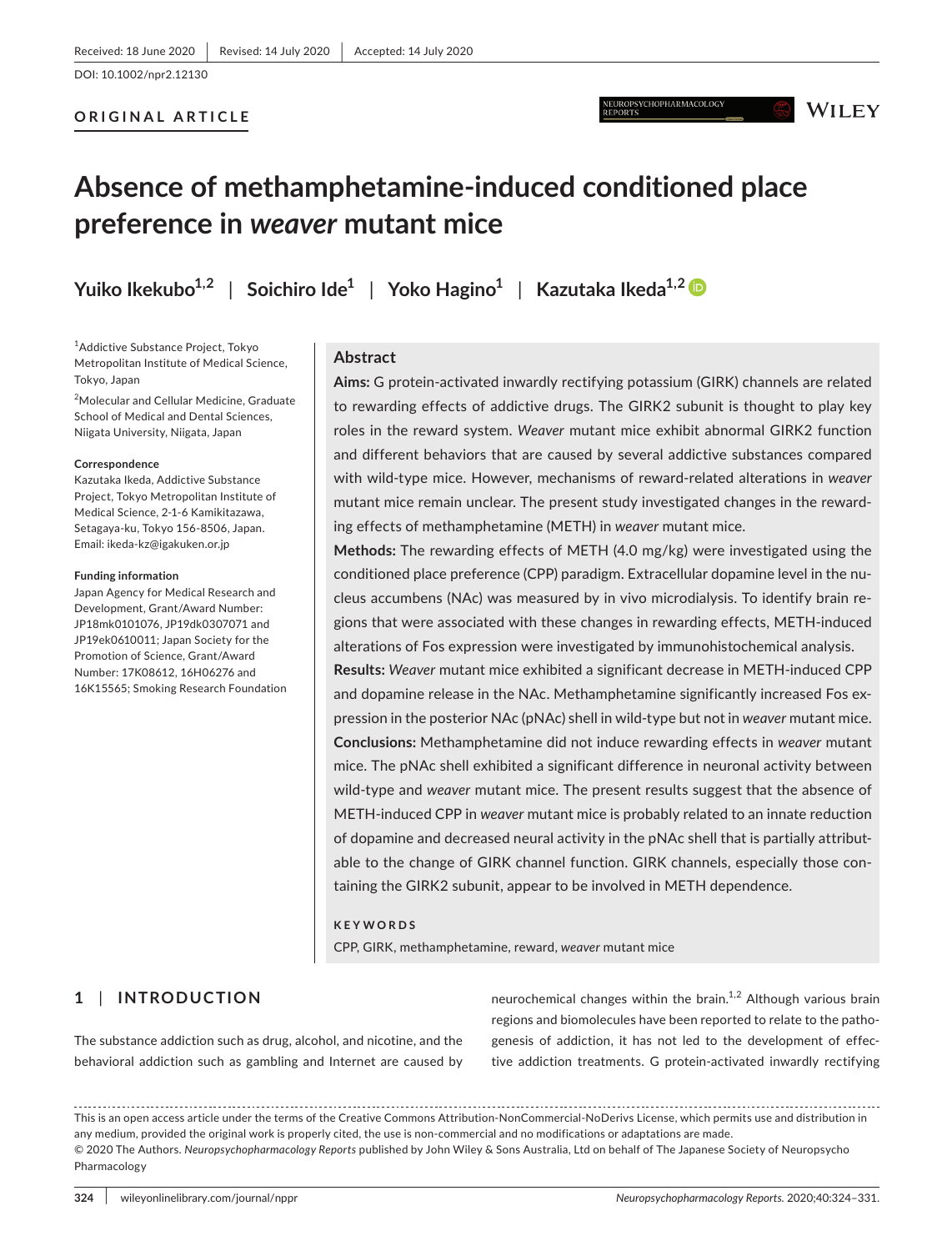potassium (GIRK) channels are reportedly related to acute rewarding effects or adaptations that occur with chronic exposure to various addictive drugs, such as opioids, γ-hydroxybutyrate (a designer club drug), cannabinoids, and alcohol.<sup>3</sup> They are activated by ligand-stimulated  $G_{i/\sigma}$ -linked G protein-coupled receptors, which include opioid receptors, cannabinoid  $CB_1$  receptors, serotonin 5-hydroxytryptamine-1A (5HT<sub>1Δ</sub>) receptors, M2 muscarinic receptors,  $γ$ -aminobutyric acid-B (GABA<sub>R</sub>) receptors, dopamine  $D_2$  receptors, and adenosine  $A_1$  receptors. In mammals, GIRK channels are expressed as four subunits (GIRK1-GIRK4). GIRK1, GIRK2, and GIRK3 subunits are distributed throughout the central nervous system, including in key regions that are involved in cognition, learning, memory, emotion, and motor function. $4-7$  The GIRK2 subunit plays a role in regulating addictive substance-induced behaviors. GIRK2 knockout mice exhibit alterations of behavioral effects of alcohol, including an increase in alcohol consumption, a decrease in alcohol dependence, the stimulation of motor activity, and a decrease in the anxiolytic action of alcohol.<sup>8</sup> Moreover, cocaine-induced locomotor sensitization is enhanced in GIRK2 knockout mice, and intravenous cocaine self-administration is dramatically reduced.<sup>9</sup>

*Weaver* mutant mice have a spontaneously occurring autosomal recessive mutation of the *Girk2* gene that is mapped to chromosome 16. The single G-to-A transition in the *Girk2* gene replaces glycine with serine in the pore-forming region of the GIRK2 subunit.<sup>10</sup> This *weaver* mutation leads to a reduction of GIRK2 function and causes abnormalities of dopamine signaling. Alcohol- and opioid-induced analgesia are reportedly reduced in *weaver* mutant mice.<sup>11,12</sup> Furthermore, amphetamine caused less hyperlocomotion in *weaver* mutant mice, although direct dopamine receptor agonism, such as with apomorphine, increases motor activity. $13$  However, only few studies have investigated the rewarding effects of addictive substances in *weaver* mutant mice or the association between GIRK2 subunit functions and methamphetamine (METH) dependence. Therefore, the present study investigated changes in the rewarding effects of METH using *weaver* mutant mice.

### **2** | **METHODS**

#### **2.1** | **Animals**

Heterozygous/heterozygous matings of *weaver* mutant mice on a C3H/ HeJ Jcl background were used to produce wild-type, heterozygous, and homozygous *weaver* mutant mice. The mice were 16-20 weeks of age at the time of the experiments. The mice were housed 4-6 per cage in an environment at 23  $\pm$  1°C and 50  $\pm$  5% humidity with free access to food and water under a 12-h/12-h light/dark cycle.

### **2.2** | **Drugs**

Methamphetamine hydrochloride (Dainippon Sumitomo Pharma) was dissolved in saline and administered intraperitoneally (i.p.)

**EXALUBO ET AL.** THE STRIKE STRIKE STRIKE STRIKE STRIKE STRIKE STRIKE STRIKE STRIKE STRIKE STRIKE STRIKE STRIKE STRIKE STRIKE STRIKE STRIKE STRIKE STRIKE STRIKE STRIKE STRIKE STRIKE STRIKE STRIKE STRIKE STRIKE STRIKE STRIK

in a volume of 10 mL/kg body weight. All experiments were conducted with the METH dose at 4 mg/kg that reportedly induces not abnormal behaviors, $14$  but place preference in wild-type mice. Methamphetamine was freshly prepared for all of the experiments.

# **2.3** | **Conditioned place preference test**

The conditioned place preference (CPP) test was performed using a two-compartment Plexiglas chamber. One compartment (175 mm width  $\times$  150 mm length  $\times$  175 mm height) was black with a smooth floor. The other compartment had the same dimensions but was white with a textured floor. For the preconditioning, postconditioning, extinction, and priming phases, a T-style division with double 60 mm  $\times$  60 mm openings allowed the mice to access both compartments. During the conditioning phases, the openings were eliminated to restrict the mice to one of the compartments. Locomotion and the time spent in each compartment were recorded using an animal activity monitoring apparatus that was equipped with an infrared detector (Neuroscience). The CPP apparatus was placed in a sound-attenuated, light-controlled box (~3100 lux). Conditioned place preference was assessed in five phases (preconditioning, conditioning, postconditioning, extinction, and priming). On days 1 and 2, the mice were allowed to freely explore both compartments through the openings for 900 seconds and acclimate to the apparatus. On day 3 (preconditioning phase), the same trial was performed, and the time spent in each compartment was measured for 900 seconds. We selected a counterbalanced protocol to nullify each mouse's initial preference as discussed previously.<sup>15</sup> Biased mice that spent more than 80% of the time (ie, 720 seconds) on one side on day 3 or more than 600 seconds on one side on day 2 and more than 600 seconds on the other side on day 3 were excluded from further experiments. Conditioning was conducted once daily for 4 consecutive days (days 4-7). The mice were injected with either METH (4.0 mg/kg, i.p.) or saline and immediately confined to the black or white compartment for 50 minutes on day 4. On day 5, the mice were injected with alternate saline or METH injections and immediately confined to the opposite compartment for 50 minutes. On days 6 and 7, the same conditioning as on days 4 and 5 was repeated. The assignment of the mice to the conditioned compartment was performed randomly and counterbalanced across subjects. During the postconditioning phase on day 8, the time spent in each compartment was measured for 900 seconds without drug injection. After 28 days of the postconditioning phase (day 36), to confirm the extinction of CPP, the part of experimented mice was allowed to freely explore the two compartments through the openings for 900 seconds (extinction phase). The next day (day 37), 5 minutes after a low-dose METH priming injection (0.5 mg/kg, i.p.), the mice were free to explore the compartments for 900 seconds, and the time spent in each compartment was measured (priming phase). The CPP score and priming score were designated as the time spent in the drug-paired compartment on day 8 or day 37 minus the time spent in the same compartment in the preconditioning phase on day 3.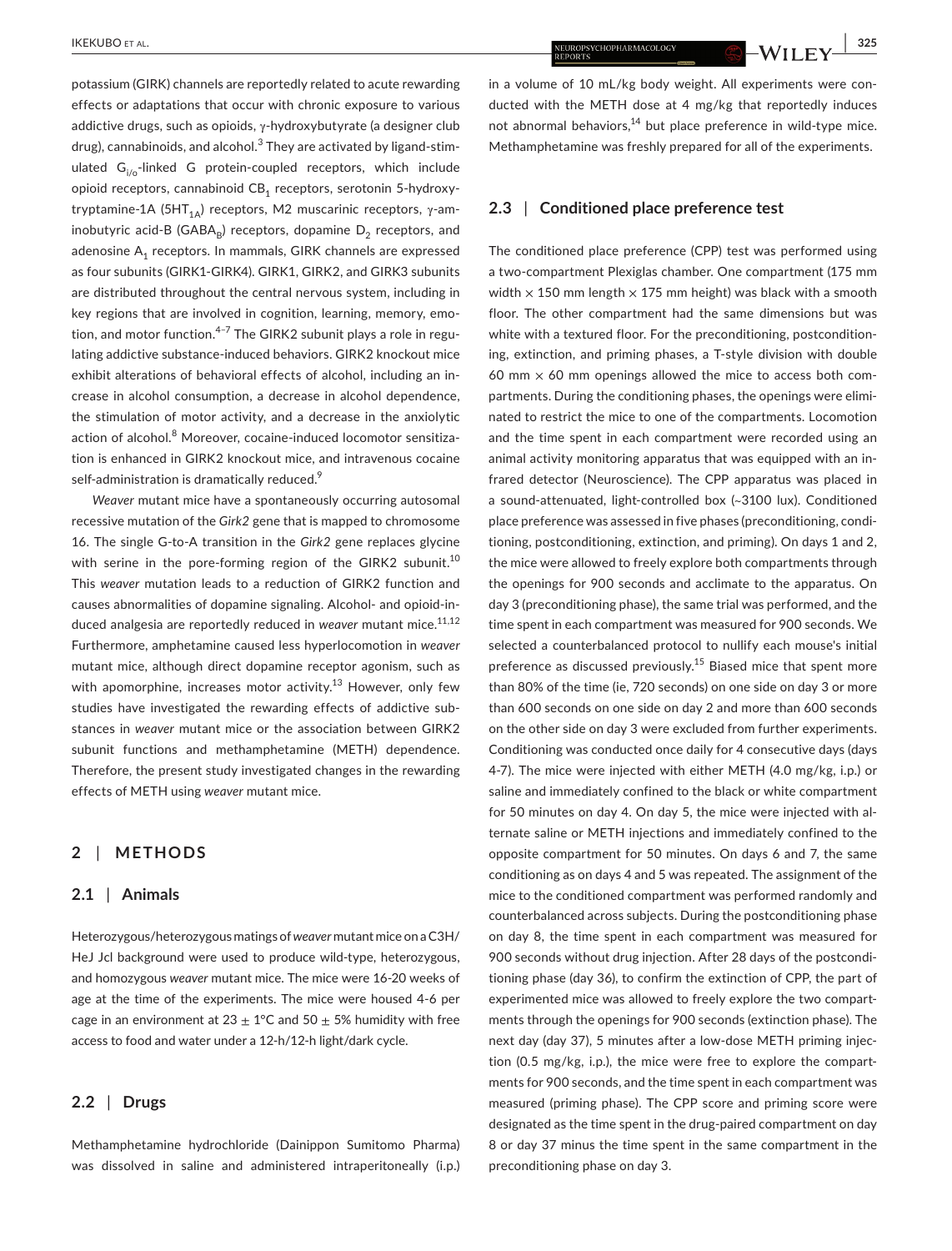**326 WILEY** NEUROPSYCHOPHARMACOLOGY **ALL SECURE 2008 CONTROL** IKEKUBO ET AL.

#### **2.4** | **Surgical implantation of microdialysis probes**

The mice were stereotaxically implanted with microdialysis probes under sodium pentobarbital anesthesia (50 mg/kg, i.p.) in the nucleus accumbens (NAc; anterior, +0.8 to 1.54 mm; lateral, +1.0 mm; ventral, -5.0 mm from bregma) according to a mouse brain atlas.<sup>16</sup> The probe tips were constructed with regenerated cellulose membranes that provided a 50 kDa molecular weight cutoff, 0.22 mm outer diameter, and 2 mm membrane length (Eicom). The dialysis probe placements were verified histologically at the end of the experiment. Data were excluded if the membrane portions of the dialysis probes were outside the NAc region.

### **2.5** | **Microdialysis and analytical procedure**

Twenty-four hours after implantation, the dialysis experiments were performed in freely moving mice. Ringer's solution (145 mmol/L Na<sup>+</sup>, 3 mmol/L K<sup>+</sup>, 1.26 mmol/L Ca<sup>2+</sup>, 1 mmol/L Mg<sup>2+</sup>, and 152.5 mmol/L Cl− , pH 6.5) was perfused at 1 μL/min for 180 minutes. Baselines of extracellular dopamine concentrations were obtained from average concentrations of three consecutive samples when they were stable. Perfusates were directly injected into the high-performance liquid chromatography system every 10 minutes using an autoinjector (EAS-20; Eicom). Dialysate dopamine was separated using a PP-ODS reverse-phase column (Eicom) and ECD-100 graphite electrode detector (HTEC-500; Eicom). The mobile phase consisted of 0.1 mol/L phosphate buffer (pH 5.5) that contained sodium decanesulfonate (500 mg/L), ethylenediaminetetraacetic acid (50 mg/L), and 1% methanol. The dopamine detection limit was 0.3 fmol/sample, with a signal-to-noise ratio of at least 2.

### **2.6** | **Fos immunohistochemistry**

The mice were injected with either METH (4.0 mg/kg, i.p.) or saline and immediately confined to the black or white compartment of the CPP apparatus for 50 minutes. Two hours after the drug injection (reached peak Fos protein expression), the mice were deeply anesthetized with an overdose of sodium pentobarbital and transcardially perfused with 50 mL phosphate-buffered saline (PBS), followed by ice-cold 4% paraformaldehyde in 0.1 mol/L phosphate buffer (PB; pH 7.4). The brains were quickly removed from the skull and postfixed overnight in the same fixative solution. After fixation, the brains were cryoprotected in 20% sucrose in 0.1 mol/L PB for 2 days at 4°C and serially sectioned (16 μm thickness) using an HM550 cryostat (Thermo Fisher Scientific). The sections were blocked for 1 hour at room temperature in PBS that contained 0.3% Triton (PBST) with 5% bovine serum albumin (BSA), followed by incubation for 5 days at 4°C in c-Fos primary antibody (1:5000; catalog no. 226003, Synaptic Systems) in PBST with 5% BSA. After being washed with PBST three times, the sections were incubated with Alexa 647-conjugated donkey anti-rabbit IgG (1:1000; catalog no. ab150075, Abcam) in PBST

with 5% BSA for 1 hour at room temperature and then washed with PBST three times. The sections were then incubated with Hoechst 33342 (1:10 000; Thermo Fisher Scientific) in PBS for 5 minutes at room temperature for nuclear staining. Control and experimental tissues from each group were processed in parallel. No staining was observed in brain sections with omission of either the primary or secondary antibody.

# **2.7** | **Cell counting**

The number of Fos-positive nuclei was evaluated using fluorescence microscopy (BZ-X800; Keyence) at 20x magnification. Based on Fos expression and its relevance to drug dependence, the following brain regions were selected for counting Fos-immunoreactive cells: anterior NAc (aNAc) core, aNAc shell (1.34 mm from bregma), posterior NAc (pNAc) core, pNAc shell (0.98 mm from bregma), and ventral tegmental area (VTA; −3.16 mm from bregma) according to a mouse brain atlas.<sup>16</sup> The analyses of the number of Fos-positive nuclei were performed using hybrid cell counts (BZ-X800 Analyzer; Keyence) to automatically count Fos-labeled cells in the region of interest. The measurement condition of the cell counter was set equally, and the number of Fos-positive nuclei was normalized to the area (mm $^2$ ).

### **2.8** | **Statistical analysis**

All of the data were normally distributed and are expressed as the mean  $\pm$  the standard error of the mean (SEM). The data were analyzed using one-way analysis of variance (ANOVA) followed by Sidak's multiple-comparison *post hoc* test, Student's *t* test, or paired *t* test using Prism 7 software (GraphPad). Values of *P* < .05 were considered statistically significant.

### **3** | **RESULTS**

# **3.1** | **Loss of rewarding effects of METH in weaver mutant mice**

To assess the relationship between functional changes in GIRK2 and the rewarding effects of METH, we conducted the METH-induced CPP test in wild-type mice, heterozygous *weaver* mutant mice, and homozygous *weaver* mutant mice. Methamphetamine significantly increased the time spent in the previously drug-paired compartment in wild-type mice (preconditioning:  $442.6 \pm 35.2$  seconds; postconditioning: 562.2 ± 27.8 seconds; *P* = .004, paired *t* test; Figure 1A). No significant difference was found between the preconditioning phase and extinction phase after 28 days of the postconditioning phase (preconditioning:  $442.6 \pm 35.2$  seconds; extinction: 504.2  $\pm$  31.4 seconds;  $P = .21$ , paired t test; Figure 1A). On the following day, a significant increase in the time spent in the previously drug-paired compartment was found in wild-type mice between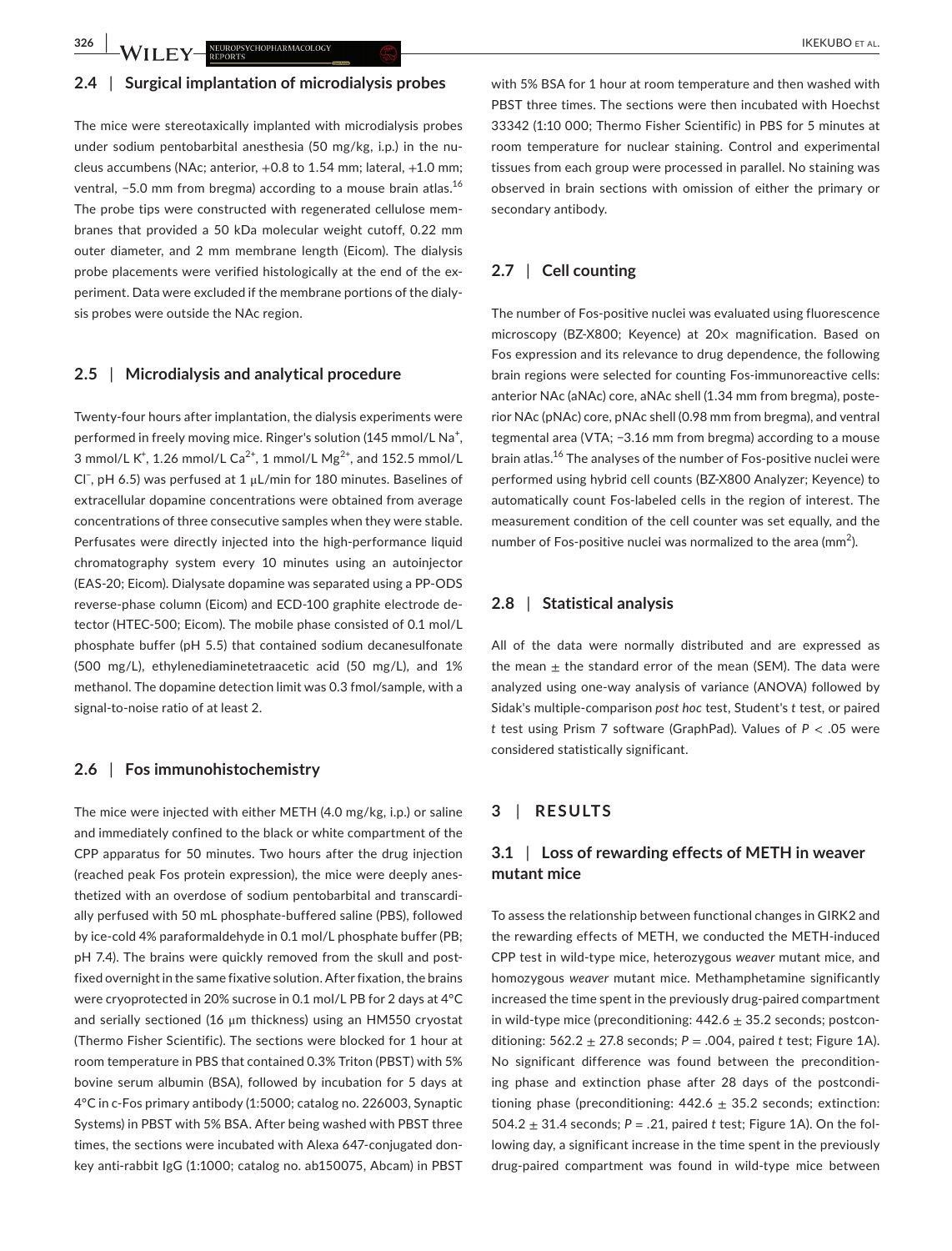the priming phase and preconditioning phase (preconditioning: 442.6 ± 35.2 seconds; priming: 638.9 ± 35.4 seconds; *P* < .001, paired *t* test; Figure 1A). Heterozygous *weaver* mutant mice exhibited a trend toward an increase in the time spent in the drug-paired compartment in the postconditioning phase compared with the preconditioning phase (preconditioning:  $454.3 \pm 36.4$  seconds; postconditioning:  $539.7 \pm 48.9$  seconds;  $P = .15$ , paired *t* test; Figure 1A) and a significant increase in the priming phase compared with the

preconditioning phase (preconditioning:  $454.3 \pm 36.4$  seconds; priming: 560.5 ± 62.4 seconds; *P* = .034, paired *t* test; Figure 1A). No significant difference in METH-induced CPP was observed in any of the tests in homozygous *weaver* mutant mice (preconditioning:  $455.7 \pm 26.0$  seconds; postconditioning:  $416.6 \pm 49.8$  seconds;



**FIGURE 1** Rewarding and priming effects of METH in wild-type mice, heterozygous *weaver* mutant mice, and homozygous *weaver* mutant mice. A, Time spent in the METH-paired compartment in wild-type mice (+/+, white columns), heterozygous *weaver* mutant mice (+/*wv*, gray columns), and homozygous *weaver* mutant mice (*wv*/*wv*, black columns) in the preconditioning (pre), postconditioning (post), extinction (extinction), and priming (priming) phases. The columns and vertical lines represent the mean ± SEM. \**P* < .05, \*\**P* < .01, \*\*\**P* < .001, compared with preconditioning phase in each genotype of mice. B, Conditioned place preference scores in each genotype of mice  $\left\{\frac{+}{+}, n = 11\right\}$ ;  $+$ /wv,  $n = 11$ ; *wv*/wv,  $n = 11$ ). C, Priming scores in each genotype of mice (+/+, n = 11; +/*wv*, n = 11; *wv*/*wv*, n = 7). The columns and vertical lines represent the mean ± SEM. \**P* < .05, compared with wild-type mice

**IKEKUBO** et al. **327 18. IKEKUBO et al. <b>327 18. IKERUBO et al. 1327 327 18. IKERUBO et al. 1327 327** 

priming:  $484.5 + 59.0$  seconds: Figure 1A). The one-way ANOVA of CPP scores showed significant differences between homozygous *weaver* mutant mice and wild-type mice  $(F_{2,30} = 3.81, P = .034)$ . Post *hoc* comparisons indicated that METH-induced CPP scores were significantly higher in wild-type mice than in homozygous *weaver* mutant mice (*P* = .040, Sidak's multiple-comparison *post hoc* test; Figure 1B). Similarly, the one-way ANOVA of priming scores indicated significant differences between homozygous *weaver* mutant mice and wild-type mice  $(F_{2,26} = 3.58, P = .042)$ . The *post hoc* comparisons indicated a significant difference between homozygous *weaver* mutant mice and wild-type mice (*P* = .041, Sidak's multiplecomparison *post hoc* test; Figure 1C).

# **3.2** | **Methamphetamine-induced increase in dopamine release in the NAc in weaver mutant mice decreased compared with wild-type mice**

We next examined the effects of METH on dopamine release in the NAc in wild-type mice and homozygous *weaver* mutant mice using in vivo microdialysis. Baseline extracellular dopamine levels in the NAc were significantly different between wild-type and *weaver* mutant mice (*P* = .018, Student's *t* test). Mean baseline dopamine levels in the NAc were  $0.187 \pm 0.030$  ng/10  $\mu$ L in wild-type mice (n = 19) and  $0.091 \pm 0.017$  ng/10 μL in homozygous *weaver* mutant mice (n = 14). Methamphetamine significantly increased dopamine release in the NAc in wild-type mice (one-way ANOVA: *F*1.99,15.92 = 23.25, *P* < .001; Figure 2A). Although *weaver* mutant mice exhibited a METH-induced increase in dopamine release, the extent of the increase was milder than in wild-type mice (one-way ANOVA,  $F_{2.05,16.36} = 15.62$ ,  $P < .001$ ; Figure 2A). The one-way ANOVA of the temporal course of the effects of METH on changes in dopamine release during a 180-minute interval after the injection, reflected by a cumulative response (ie, area under the curve [AUC]), showed significant differences in dopamine release in the NAc between groups  $(F_{3,29} = 24.94, P < .001)$ . The *post hoc* comparisons indicated that METH significantly increased dopamine release in both homozygous *weaver* mutant mice and wild-type mice compared with saline treatment (wild-type mice, *P* < .001; homozygous *weaver* mutant mice, *P* = .002, Sidak's multiplecomparison *post hoc* test). The extent of the increase in dopamine levels in METH-treated homozygous *weaver* mutant mice was significantly lower than in METH-treated wild-type mice  $(P = .047, Sidak's$ multiple-comparison *post hoc* test; Figure 2B).

# **3.3** | **Methamphetamine-induced Fos expression in the pNAc shell was suppressed in weaver mutant mice**

To evaluate the possible relationship between neuronal activation and our in vivo results, we analyzed Fos expression in the aNAc core, aNAc shell, pNAc core, pNAc shell, and VTA using immunohistochemistry. Representative photomicrographs of Fos-positive nuclei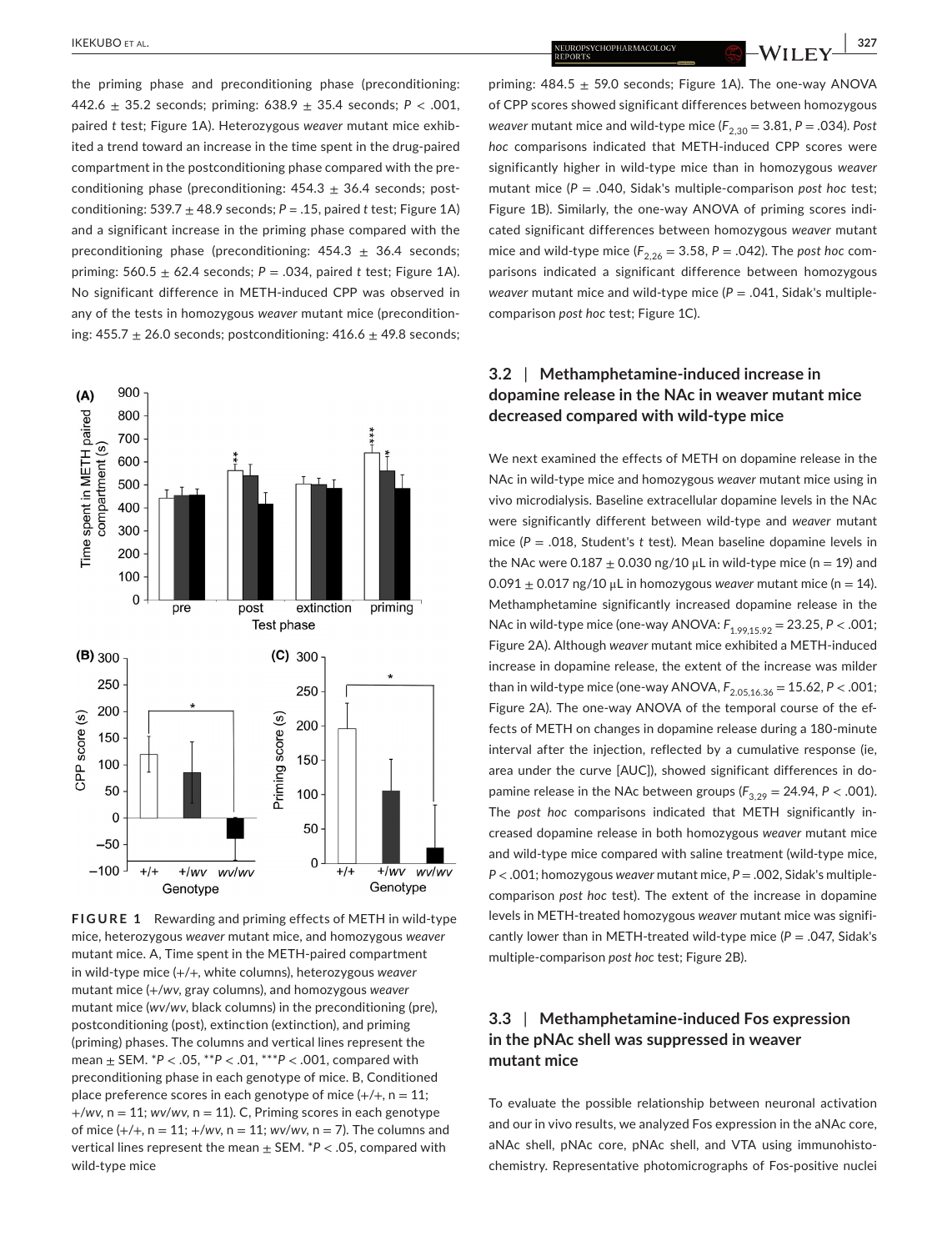

**FIGURE 2** Changes in extracellular dopamine (DA) levels in the NAc in wild-type and *weaver* mutant mice that received saline (SAL) or METH. A, Temporal pattern of extracellular DA levels (+/+—SAL, n = 10; +/+—METH, n = 9; *wv*/*wv*—SAL, n = 5; *wv*/*wv*—METH, n = 9). The arrow indicates the time point of injection. The marks and vertical lines represent the mean  $\pm$  SEM of the percentage of control baselines. B, The mean AUC of extracellular DA levels in NAc during the 180-min interval after the injection  $\left(+/+-\text{SAL}, n=10; +/+-\text{METH}, n=9; +0\right)$ *wv*/*wv*—SAL, n = 5; *wv*/*wv*—METH, n = 9). The columns and vertical lines represent the mean ± SEM. \*\**P* < .01, \*\*\**P* < .001, compared with saline treatment for the same genotype; # *P* < .05, compared with wild-type mice

in the pNAc shell in wild-type and homozygous *weaver* mutant mice after saline or METH (4.0 mg/kg, i.p.) administration are shown in Figure 3A. The two-way ANOVA indicated a significant difference in the number of Fos-positive nuclei in the pNAc shell (drug  $\times$  genotype interaction,  $F_{1,16} = 65.54$ ,  $P < .001$ ; main effect of drug,  $F_{1,16} = 54.10$ , *P* < .001; main effect of genotype,  $F_{1,16}$  = 32.90, *P* < .001) and VTA (drug  $\times$  genotype interaction,  $F_{1,16} = 3.14$ ,  $P = .096$ ; main effect of drug,  $F_{1,16} = 5.98$ ,  $P = .026$ ; main effect of genotype,  $F_{1,16} = 2.43$ ,  $P = .14$ ), but no differences were found in the other brain regions (Figure 3B-F). In the pNAc shell, the *post hoc* comparisons indicated that METH significantly increased the number of Fos-positive nuclei in wild-type mice (*P* < .001, Sidak's multiple-comparison *post hoc* test). Methamphetamine-induced Fos expression was significantly lower in homozygous *weaver* mutant mice compared with METHtreated wild-type mice (*P* < .001, Sidak's multiple-comparison *post hoc* test). No differences were found in the other brain regions between the METH-treated and saline-treated groups.

# **4** | **DISCUSSION**

We investigated changes in the rewarding effects of METH in *weaver* mutant mice in the CPP test. Methamphetamine induced both CPP and priming effects in wild-type mice but not in *weaver* mutant mice. Although METH-induced CPP and priming effects increased in heterozygous *weaver* mutant mice, they were decreased compared with wild-type mice. *Weaver* mutant mice are known to exhibit ataxia, characterized by mild locomotor hyperactivity.<sup>13</sup> Thus, the abolishment of METH-induced rewarding effects in the present study does not appear to be attributable to abnormal gait-related locomotor activity. The present results suggest that decreases in METH-induced CPP and priming effects are attributable to the copy number of the *weaver* mutant gene.

Based on these results, we measured changes in dopamine release in the NAc after METH administration in wild-type and homozygous *weaver* mutant mice. The baseline release of dopamine in *weaver* mutant mice was lower than in wild-type mice. Although METH increased dopamine release in both *weaver* mutant mice and wild-type mice, the extent of the increase in *weaver* mutant mice was milder than in wild-type mice. Several studies have reported that the rewarding effects of addictive substances are associated with dopamine release in the  $NAC.<sup>17</sup>$  Thus, the disappearance of METH-induced CPP in *weaver* mutant mice may be at least partially attributable to alterations of dopamine signaling in the NAc.

Supporting the in vivo results, we conducted immunohistochemical analyses to reveal brain regions where neuronal activation by METH was altered in *weaver* mutant mice. We analyzed alterations of Fos protein expression, a well-known marker of neuronal activation, in five brain regions that are related to the reward system: aNAc core, aNAc shell, pNAc core, pNAc shell, and VTA. Methamphetamine treatment increased the number of Fos-positive nuclei in the pNAc shell in wild-type mice. In *weaver* mutant mice, no difference in Fos expression was found between saline and METH treatment in any of the brain regions. These results suggest that the pNAc shell plays an important role in the absence of METH-induced CPP in *weaver* mutant mice. The absence of METH-induced CPP in *weaver* mutant mice may have several explanations as discussed below.

# **4.1** | **Influence of dopamine reduction in weaver mutant mice on METH-induced CPP**

Dopamine depletion was observed in the brain in *weaver* mutant mice. In the NAc, dopamine levels decreased by 43% in heterozygous *weaver* mutant mice and by 24% in homozygous *weaver* mutant mice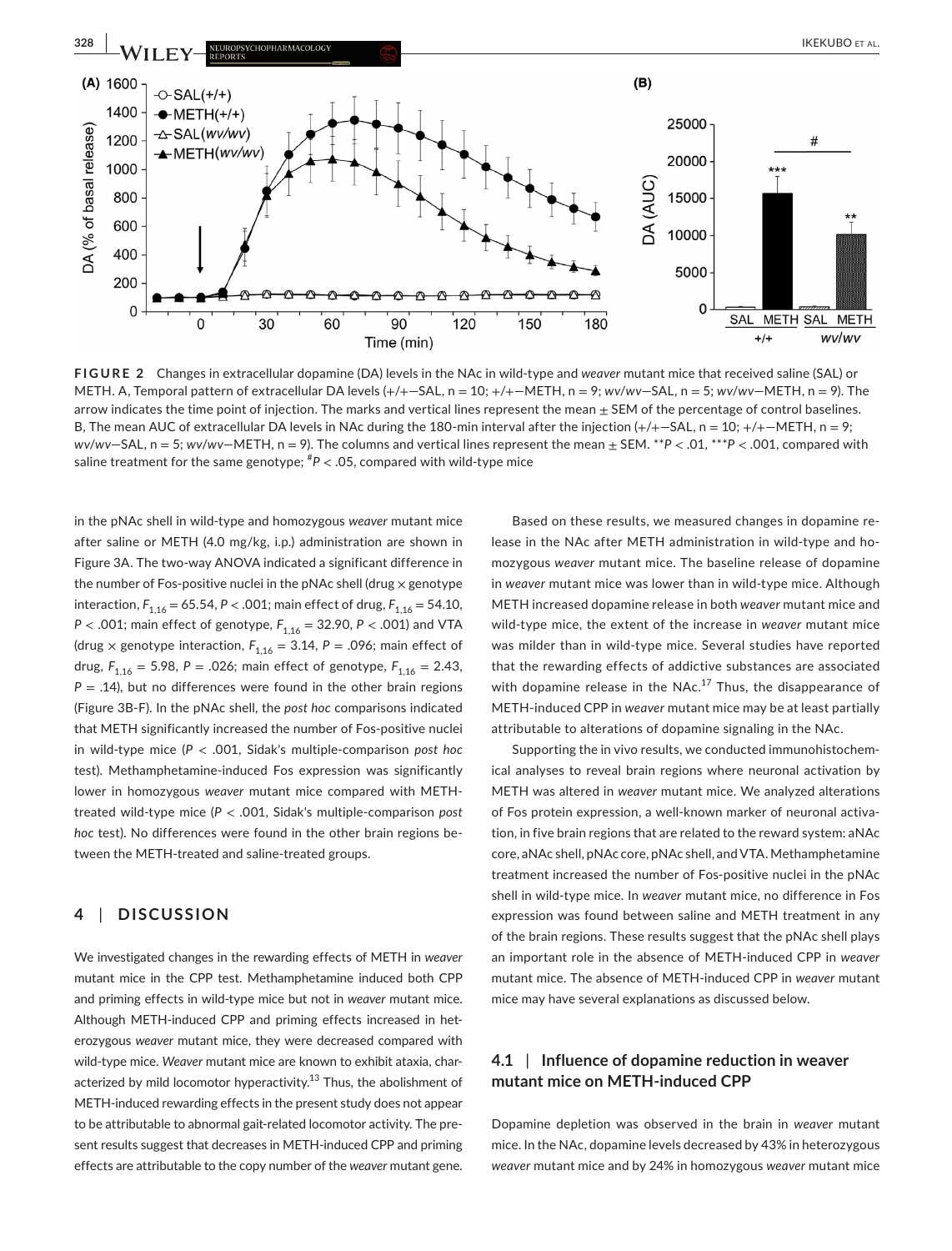**FIGURE 3** Methamphetamine-induced changes in Fos expression in various brain regions in wild-type and *weaver* mutant mice. A, Photomicrographs illustrate the immunohistochemical labeling of Hoechst 33342 (blue) and Fos (red) in coronal sections of the pNAc shell (left upper panel, saline-treated wild-type mice; right upper panel, METH-treated wild-type mice; left lower panel, saline-treated *weaver* mutant mice; right lower panel, METH-treated *weaver* mutant mice). Arrowheads point to the colocalization of Fos staining and nuclear staining. B-F, Quantification of the number of Fos-positive nuclei in saline- and METHtreated *weaver* mutant mice in the aNAc core, aNAc shell, pNAc core, pNAc shell, and VTA  $(+/+- SAL, n = 5; ++/+-METH,$ n = 5; *wv*/*wv*—SAL, n = 5; *wv*/*wv*—METH,  $n = 5$ ). The columns and vertical lines represent the mean  $\pm$  SEM. \*\*\* $P < .001$ , compared with saline treatment for the same genotype; ###*P* < .001, compared with wild-type mice for the same treatment



compared with wild-type mice. $18$  The expression of both dopamine  $D_1$  receptors and dopamine  $D_2$  receptors was previously reported to not be different between wild-type and *weaver* mutant mice.<sup>18</sup> In the present study, we found that baseline extracellular dopamine levels were lower in *weaver* mutant mice than in wild-type mice. The METH-induced increase in dopamine levels was less in *weaver* mutant mice than in wild-type mice. These results, together with previous reports, suggest that total levels of dopamine or changes in dopamine release in the NAc may be involved in the abolishment of METH-induced CPP in *weaver* mutant mice.

# **4.2** | **Influence of abnormal GIRK2 subunit activation on METH-induced CPP**

The activation of GIRK channels plays an important role in various brain functions, such as pain perception, analgesia, rewarding effects, and memory modulation. Ifenprodil, which inhibits the function of not only *N*-methyl-D-aspartate receptors but also GIRK channels,<sup>19</sup> suppressed morphine-induced CPP.<sup>20</sup> Additionally, paroxetine and fluoxetine but not fluvoxamine inhibited METHinduced CPP. Although these drugs are selective serotonin reuptake inhibitors, paroxetine and fluoxetine but not fluvoxamine inhibit GIRK channels. Thus, the inhibition of GIRK channels may be partially involved in the inhibition of METH-induced CPP. $21$ Furthermore, the METH- and cocaine-induced dysfunction of inhibitory  $GABA_B-GIRK$  signaling in VTA GABAergic neurons<sup>22</sup> were shown to enhance excitatory VTA dopaminergic neurons, resulting in an increase in dopamine release in the NAc and medial prefrontal cortex. These previous findings suggest that the absence of METH-induced CPP in *weaver* mutant mice in the present study may have been caused by alterations of neurotransmission in the reward system that resulted from impairments in GIRK channel function.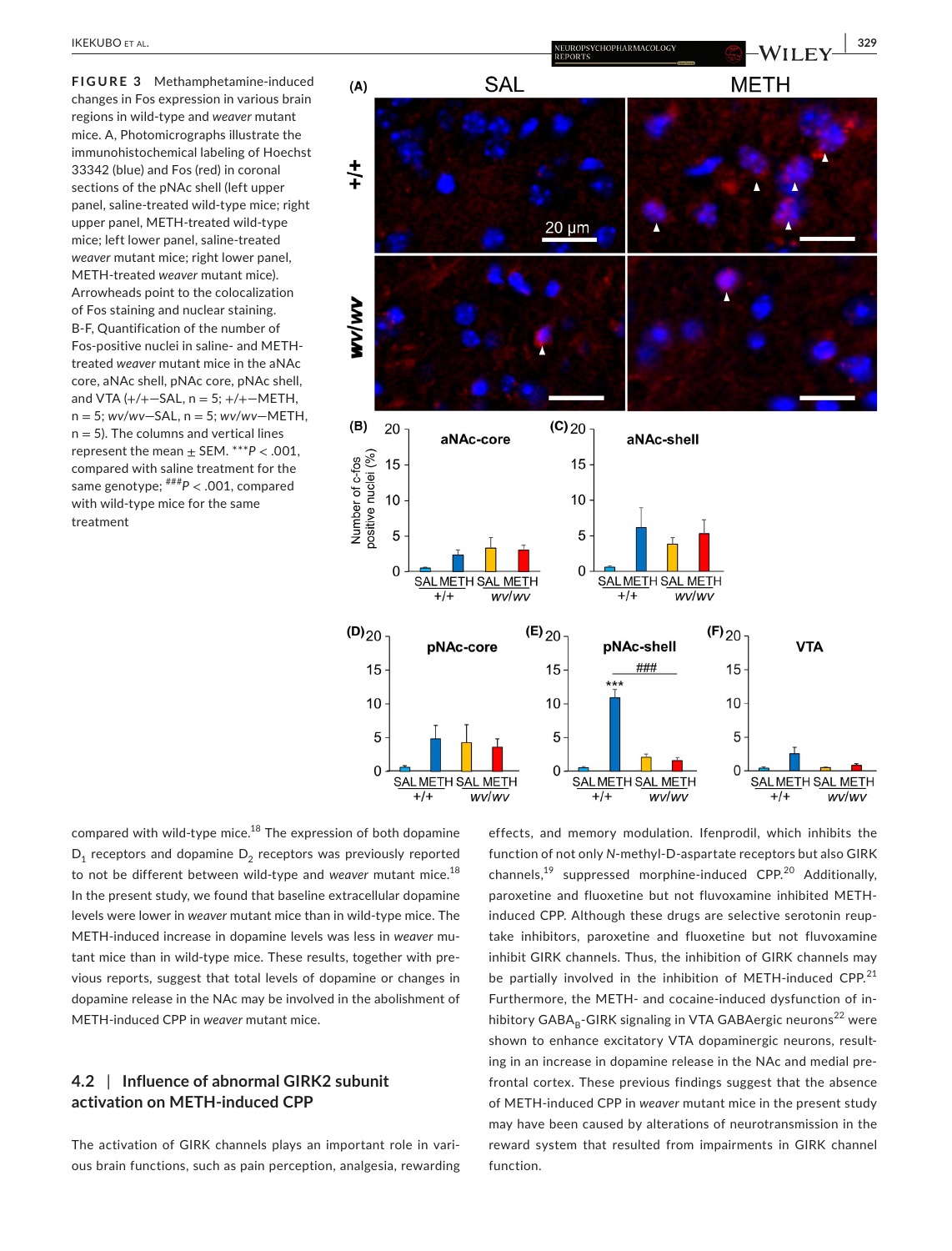# **4.3** | **Attenuation of reward-related learning and memory**

The NAc plays an important role in reward processing. Rewardrelated information, such as reward seeking and reward consumption, is integrated by the NAc in cooperation with various brain regions, such as the hippocampus (HPC; memory), basolateral amygdala (drive and motivation), VTA (reward prediction), and ventral pallidum (goal-directed motor response).23 Anatomical studies have demonstrated that the NAc is divided into two functionally distinct areas, the core and shell. The NAc shell and HPC pathway are related to reward- or drug-seeking behavior, followed by spatial and contextual conditioning information. The NAc core and dopaminergic circuit are related to reward- and drug-seeking behavior that is elicited by discrete cues that are associated with reward-related substances.<sup>24</sup> The CPP procedure is a widely used model that reveals associations between rewarding effects of drugs and environmental information, such as visual and olfactory cues. Spatial or contextual memory consolidation is very important in the acquisition of CPP. Nicotineinduced CPP was decreased by dopamine ablation in the NAc shell, whereas nicotine-induced CPP was enhanced by dopamine ablation in the NAc core. $25$  Similarly, the repeated amphetamine administration-induced increase in dopamine levels in the NAc shell enhances spatial conditioning, but this increase attenuates cue conditioning during the acquisition of CPP. These studies indicate that hyperactivity of the dopamine system from the NAc shell to HPC facilitates signal transduction during new associative learning.<sup>26</sup> In the present study, METH-induced neuronal activation was observed in the NAc shell in wild-type mice. These results, together with previous studies, suggest that the METH-induced increase in Fos-positive nuclei in the NAc shell represents a hyperdopaminergic state that is involved in reward-related learning and memory consolidation in the CPP paradigm. In contrast, *weaver* mutant mice, which did not exhibit METHinduced CPP, exhibited a decrease in Fos expression in the NAc shell compared with METH-treated wild-type mice. GIRK-regulated signaling also plays an important role in learning and memory processes. Several studies reported GIRK-mediated currents in brain regions that are related to spatial and contextual learning, cognitive function, and the establishment of reward-related memory. Furthermore, dopamine signaling in the VTA is involved in the association between learning and addiction. The activity of GIRK channels is also partially involved in this process. $7$  Based on the present results and previous findings, *weaver* mutant mice may exhibit impairments in reward-related learning and memory processes that are attributable to abnormal GIRK2 subunit function. Consequently, the absence of METH-induced CPP in *weaver* mutant mice might result from a failure to remember the drug-paired compartment. However, although CPP can be tested in *weaver* mutant mice, other forms of cognition (eg, learning and memory) are impossible to test in *weaver* mutant mice because of their gross motor impairments. Thus, proving the above hypothesis based solely on the present results is difficult.

In the present study, we observed the absence of METH-induced CPP and a METH-induced decrease in extracellular dopamine release

in *weaver* mutant mice. We also found significant differences in neuronal activity, reflected by Fos expression, in the pNAc shell after METH treatment between wild-type mice and *weaver* mutant mice. Our results suggest that defective neuronal activity in the pNAc shell that occurs through a direct or indirect influence of abnormal GIRK2 subunit function is involved in the absence of METH-induced CPP in *weaver* mutant mice.

G protein-activated inwardly rectifying potassium channels are key factors in the development and maintenance of drug dependence. Our group previously reported that the GIRK channel inhibitor ifenprodil inhibited alcohol use in patients with alcohol dependence.27 Although medications exist for the treatment of opioid and alcohol dependence, no effective pharmacological treatments have been discovered for psychostimulant dependence. Our group is currently conducting a clinical trial to examine the effects of ifenprodil in patients with METH dependence.<sup>28</sup> Further animal and clinical studies will determine whether GIRK inhibitors are effective for the treatment of addiction.

### **ACKNOWLEDGMENTS**

The authors are grateful to M. Arends for English editing and also thank E. Kamegaya and Y. Matsushima for technical assistance. This work was supported by JSPS KAKENHI (no. 16K15565 and 16H06276 to KI; no. 17K08612 to SI), AMED (no. JP19dk0307071, JP18mk0101076, and JP19ek0610011 to KI), and the Smoking Research Foundation (KI).

#### **CONFLICT OF INTEREST**

The authors declare no conflicts of interest for this article.

#### **AUTHOR CONTRIBUTION**

YI, SI, and KI were involved in the conception and design of the experiments. YI, SI, and YH performed the experiments and statistical analyses and wrote the manuscript. YI, SI, and KI finalized the manuscript. All of the authors read and approved the final manuscript.

#### **ETHICAL APPROVAL**

The experimental procedures and housing conditions were approved by the Institutional Animal Care and Use Committee (permission number: 20-019), and all of the animals were cared for and treated humanely in accordance with our institutional animal experimentation guidelines.

#### **DATA AVAILABILITY STATEMENT**

The data that support the findings of this study are available in the supplementary material of this article.

### **ORCID**

*Kazutaka Ikeda* <https://orcid.org/0000-0001-8342-0278>

#### **REFERENCES**

1. Kuhn BN, Kalivas PW, Bobadilla AC. Understanding addiction using animal models. Front Behav Neurosci. 2019;13:262.